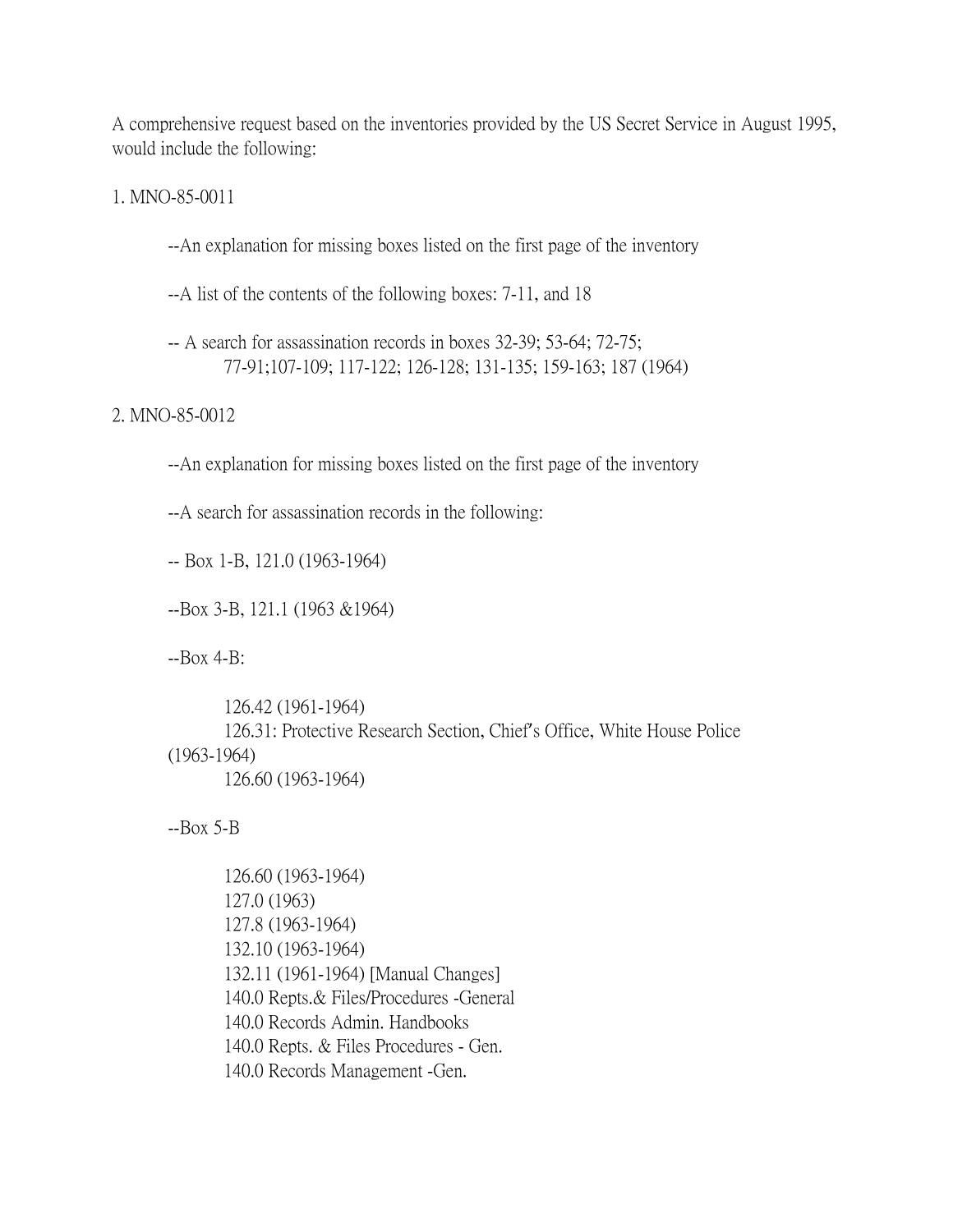--Box 7-B

030.0 (1963-1964)

--Box 8-B

102.0 USSS Manuals-Gen.

--Box 16-B

141.0 CO Files 144.0 Security Classification of Records 147.0 Retirement and Disposition of Records-Gen. 147.0 Records Disposed of Chief's Office 147.0 Disposal Schedule SS Disposal Orders 147.0 Records Disposal Schedules 147.1 Records Disposal Inventories and Reports (CO-1 Chief's Office)

## Box 21-B

121.1 SS Committee Reports on Management (1963 and 1964)

## 3. MNO-85-0008

Box 16: Field Office Activities

Box 85: Credentials, Badges, ID cards, etc. Photographic Equipment

Box 90: 800.2 News Media Clippings and Excerpts

800.21 Secret Service News Digest

Box 91: 800.4 Director's Correspondence-Gen.

Box 92: 830.2 Organizations Within the USA 830.3 Individuals Within the USA

Box 106: Organized Crime

Box 108: 800.19 Presidential Protection Folder #1-5 (1963)